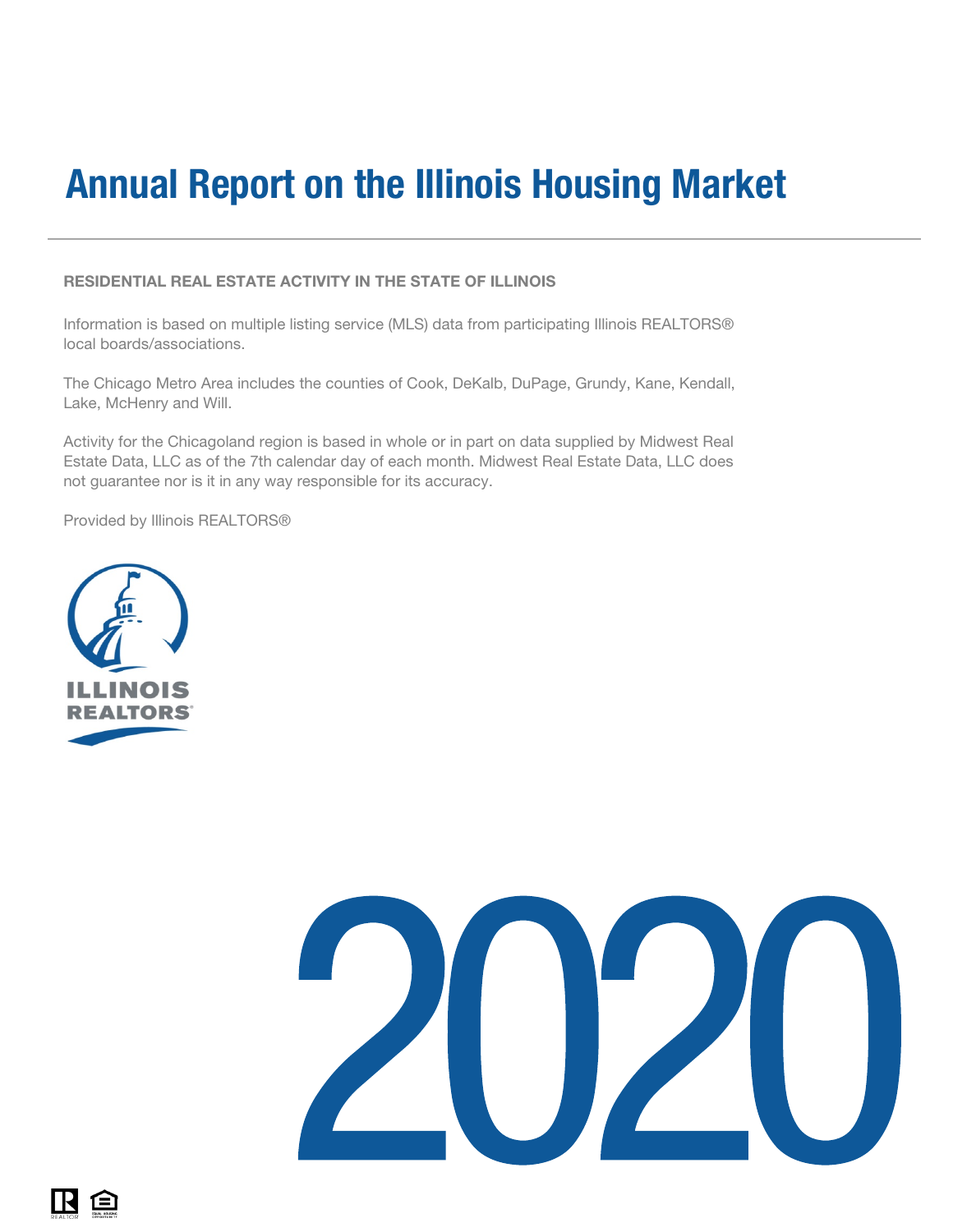

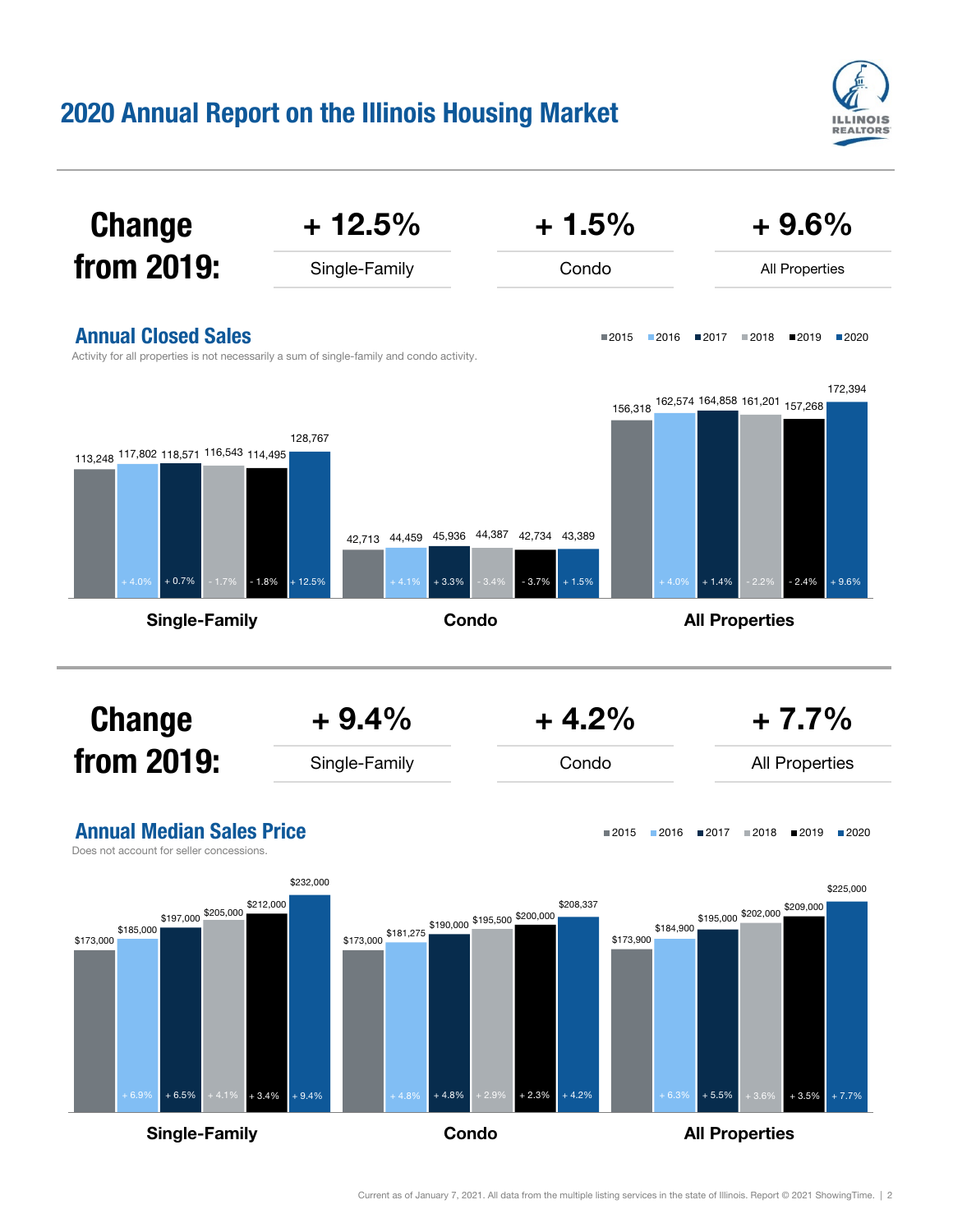



Single-Family **Condo** Condo **All Properties** 

Current as of January 7, 2021. All data from the multiple listing services in the state of Illinois. Report © 2021 ShowingTime. | 3